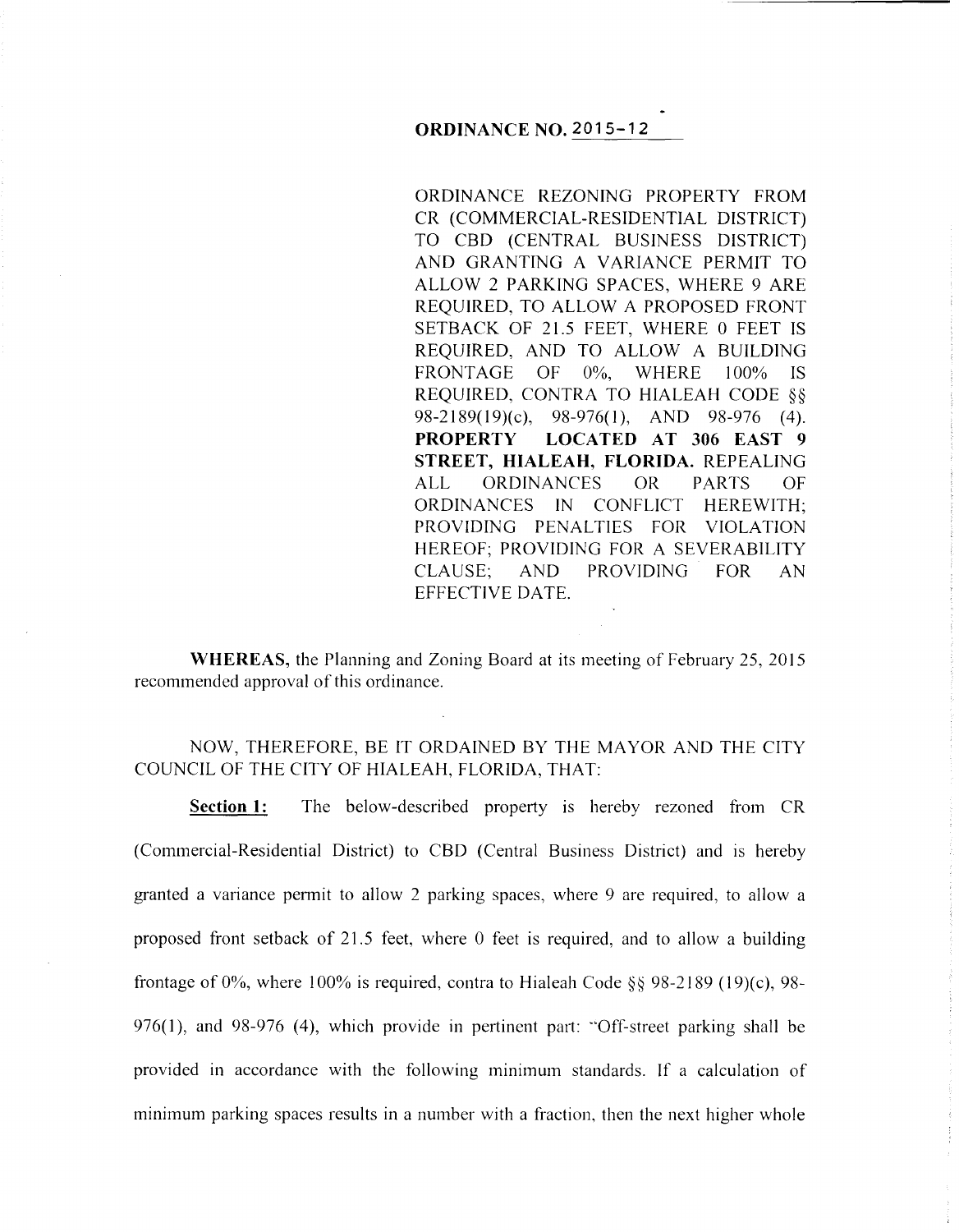number shall be considered the proper calculation...", "(4) (j) Mixed commercial*residential use.* The parking spaces required for the residential component shall be governed by the requirements of the R-3-8 multifamily zoning district, and the parking spaces for the commercial component shall be governed by one-half of the CBD central business district zoning district requirements for the applicable commercial uses", "In the CBD central business district, yards and minimum spacing between buildings shall be as follows: (I) *Front and side street setbacks:* There shall be no front and side street setbacks at ground level...", and "(4) Building frontage: A building frontage of 100 percent is required along the lot front. Cannenes, patios and urban plazas may be constructed within the lots. Covered walkways may interconnect cannenes, patios and urban plazas with other pedestrian spaces'', respectively. Property located at 306 East 9 Street, Hialeah, Miami-Dade County, Florida and legally described as follows:

> LOT 2 IN BLOCK 96, OF "HIALEAH  $4^{TH}$  ADDITION", ACCORDING TO THE PLAT THEREOF, AS RECORDED IN PLAT BOOK 7, AT PAGE 83 OF THE PUBLIC RECORDS OF MIAMI-DADE COUNTY, FLORIDA.

## **Section 2: Repeal of Ordinances in Conflict.**

All ordinances or parts of ordinances in conflict herewith are hereby repealed to the extent of such conflict.

**Section 3: Penalties.** Every person violating any provision of the Code or any ordinance, rule or regulation adopted or issued in pursuance thereof shall be assessed a civil penalty not to exceed \$500.00 within the discretion of the court or administrative tribunal having jurisdiction. Each act of violation and each day upon which any such violation shall occur shall constitute a separate offense. In addition to the penalty